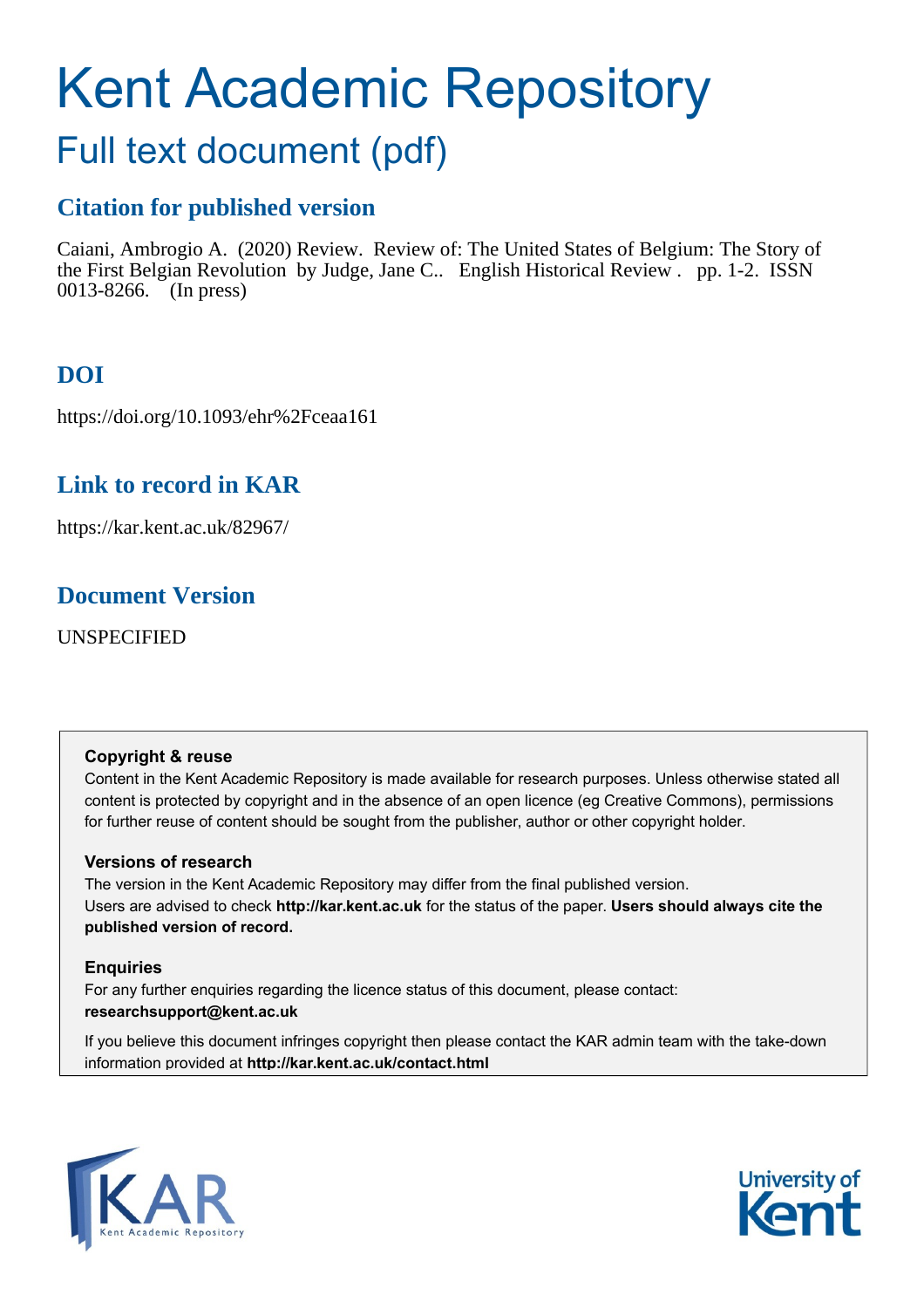Downloaded from https://academic.oup.com/ehr/advance-article/doi/10.1093/ehr/ceaa161/5906305 by guest on 16 September 2020 Downloaded from https://academic.oup.com/ehr/advance-article/doi/10.1093/ehr/ceaa161/5906305 by guest on 16 September 2020

## BOOK REVIEW

*The United States of Belgium: The Story of the First Belgian Revolution*, by Jane C. Judge (Leuven: Leuven U.P., 2018; pp. 310. €55).

The Austrian Netherlands were the jewel in the crown of the Habsburg Monarchy. The Bourbon dynasty spent massive resources trying, unsuccessfully, to wrest these provinces away from their rivals for the better part of the seventeenth and eighteenth centuries. In comparison with the heretical Bohemians and unruly Hungarians, the Flemish and Wallonian inhabitants of these provinces were content. They paid their taxes, remained staunchly Catholic and collaborated with the imperial bureaucracy. In 1779 they remitted their contributions for the ill-considered War of the Bavarian Succession on time. Habsburg princes, in return, guaranteed the religious, fiscal and legislative autonomy of Brabant and the other Estates. The many micro-estates of the Austrian Netherlands were bewilderingly complex and cumbersome, even by the standards of the old regime. Jurisdictional complications, administrative inefficiency and slowness were part and parcel of the realities of these pre-modern institutions. From an outside perspective, they seemed the most unlikely area of Europe to erupt into revolution. It took the neurotic Holy Roman Emperor Joseph II's reforms to make the provinces explode into open rebellion in 1789. However, unlike the better known events taking place next door in France, this was not a radical revolution, but rather a moderate one. It eventually fell apart on the issue of whether this loose agglomeration of heterogeneous provinces represented a nation with central authority and institutions.

Jane Judge is to be complimented for providing a gripping narrative of this little-known story and for her insightful analysis of the political thinking that lay behind this revolution. Brabant's refusal to yield to its Habsburg prince has been sorely neglected by Anglo-Saxon scholarship. Convincingly, the author also places this unlikely revolution in its international dimension. Clearly, the denizens of the Austrian Netherlands looked to the nascent United States of America for inspiration. They deployed their own declaration of independence, established the États Belgiques Unis in January 1790 and created a congress that attempted, in vain, to create national institutions to safeguard this hardwon freedom. The irony is that many deputies and revolutionaries in principle were not opposed to Joseph II's goals. It was a question of style rather than substance. If only the Habsburg Emperor had negotiated or discussed his plan for religious, administrative and fiscal reforms he might have found fertile ground in the enlightened public sphere. The great virtue of this book is its exhaustive research into the pamphlet and periodical literature of the Austrian Netherlands. Some excellent caricatures and prints are deployed to good effect throughout the text too. This study provides a very good sense of the growing urgency and political thinking that underlay the decision of these provinces to resist encroachments on their historic liberties. The process was gradual and, even once the rebellion had exploded, the liberal *Vonckistes* and conservative *Statistes* bickered about the future of the United States of Belgium. The unity of the estates proved as ephemeral as that of the national assembly in France.